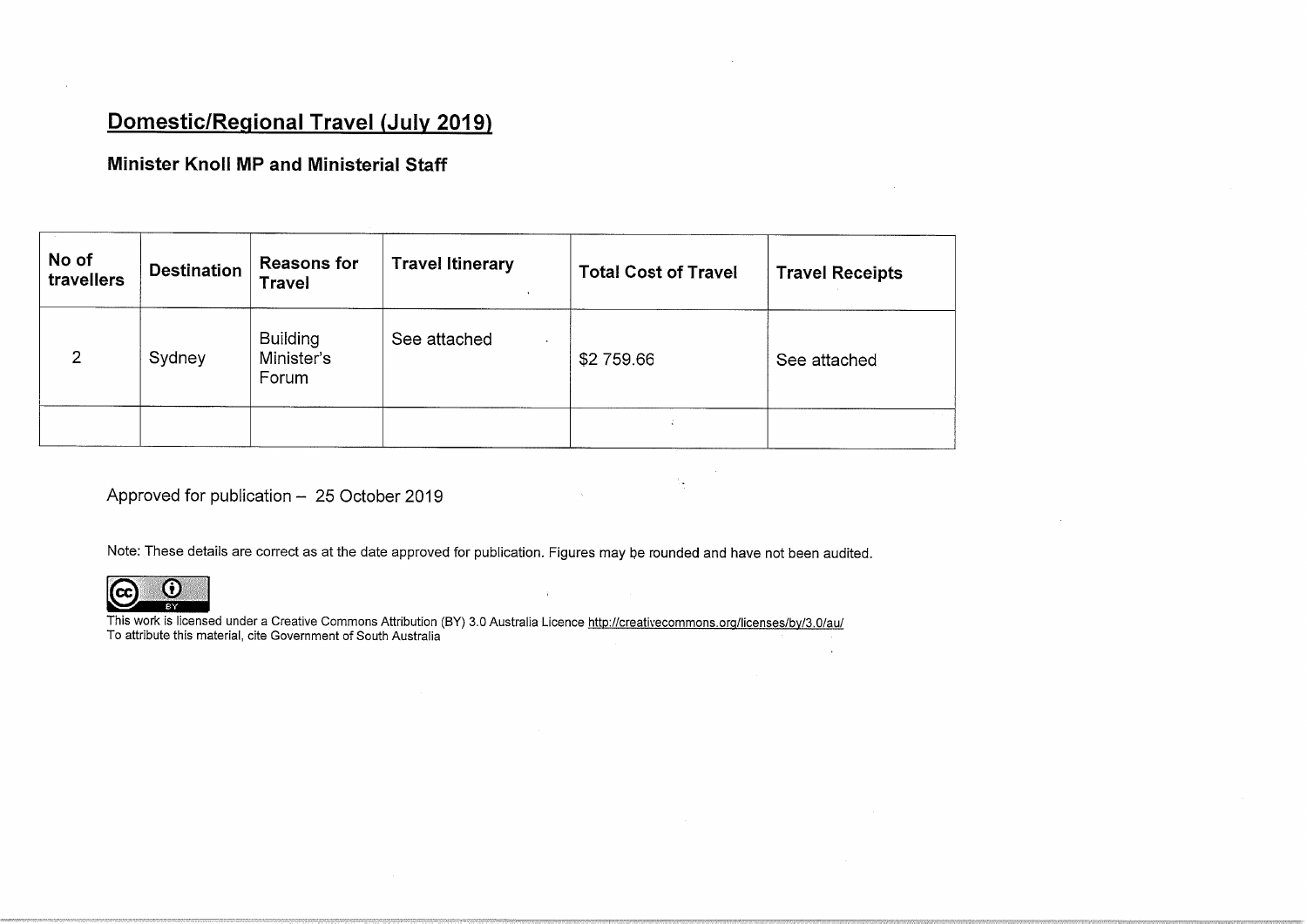

# **Tax Invoice**

QBT Pty Limited<br>ABN: 50 128 382 187 Level 6 197-201 Coward Street Mascot NSW

| <b>Customer Details</b>                                               | <b>Invoice Details</b>                                                                   |                                                                             |
|-----------------------------------------------------------------------|------------------------------------------------------------------------------------------|-----------------------------------------------------------------------------|
| Name: SA DPTI                                                         | Invoice Number:                                                                          |                                                                             |
| (ABN: 92366288135)                                                    | <b>Invoice Date:</b>                                                                     | 09-Jul-2019                                                                 |
| GPO BOX 1533<br>ADELAIDE SA 5001<br>Passenger: Knoll Stephan Karl Hon | <b>QBT Booking Reference:</b><br><b>Customer Number:</b><br><b>Customer Reference/s:</b> | Travel Booker<br><b>Business Unit: MINISTER FOR</b><br>PLANNING TRANSPORT N |
|                                                                       |                                                                                          | <b>INFRASTRUCTURE</b>                                                       |

|   | <b>Product Details</b>                                                                                                                            |                                                                                                              | <b>Ex GST</b> | GST   | Total   |
|---|---------------------------------------------------------------------------------------------------------------------------------------------------|--------------------------------------------------------------------------------------------------------------|---------------|-------|---------|
| ゖ | Description:<br><b>Full Routing:</b><br><b>First Departure Date:</b><br><b>Ticket No:</b><br><b>Booking Class:</b><br><b>Flight No:</b><br>Taxes: | Domestic Air Tickets - Qantas<br>ADL/SYD/ADL<br>17 Jul 2019<br>3657962108/1<br>М<br>QF0756/QF0743<br>\$49.78 | 925.45        | 92.55 | 1018.00 |

| <b>Fee Details</b>                                                                | <b>Ex GST</b> | GST          | Total         |
|-----------------------------------------------------------------------------------|---------------|--------------|---------------|
| ċ<br>QBT Domestic Offline Booking Fee<br>Đ<br>QBT South Australia Government Levy | 12.50<br>2.50 | 1.25<br>0.25 | 13.75<br>2.75 |
| Total:                                                                            | <b>Ex GST</b> | GST          | Total         |
| <b>Total Tax Invoice</b><br>田                                                     | 940.45        | 94.05        | 1,034.50      |

#### Payment Details

## **Total Payment** 0.00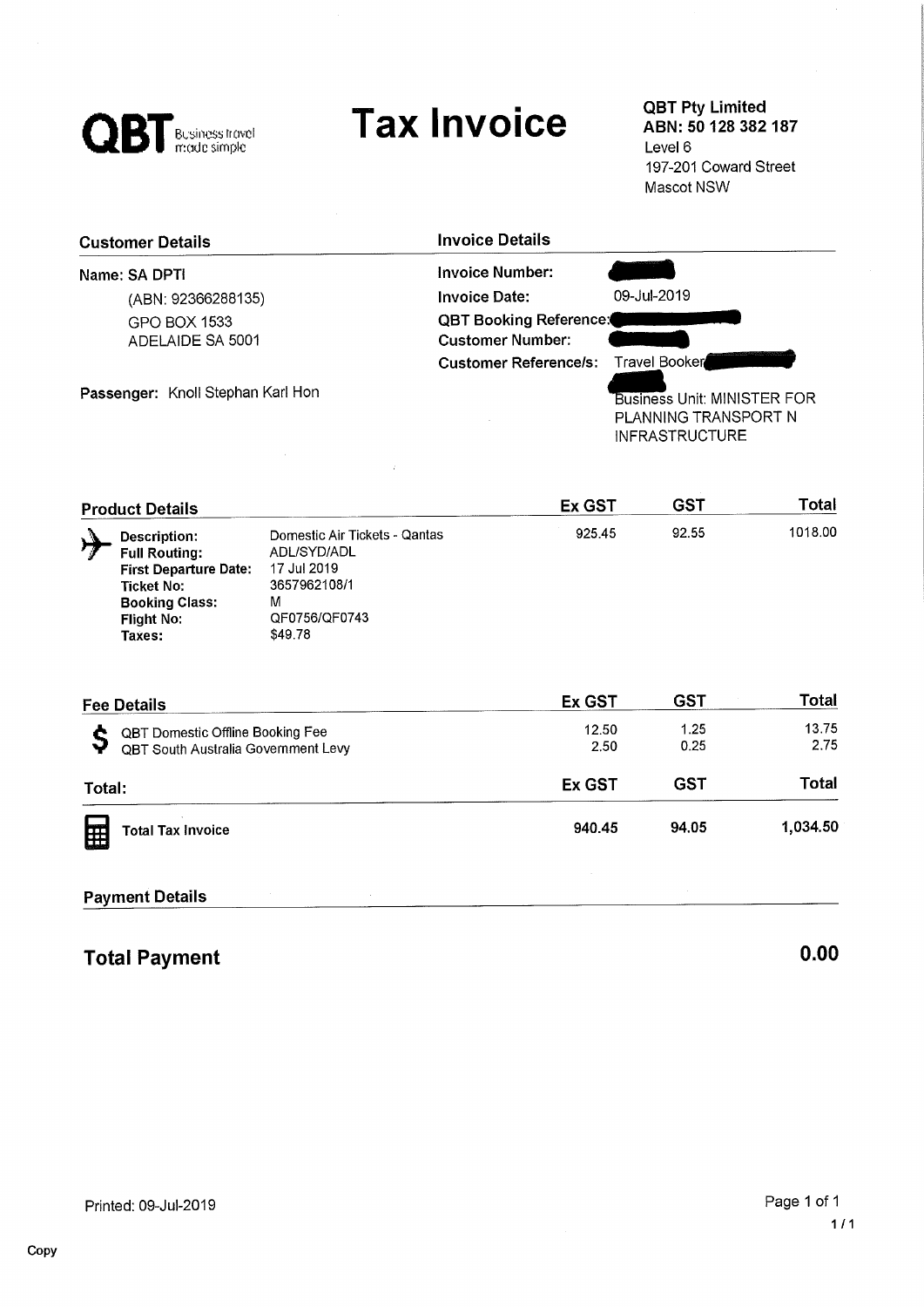| Business travel<br>midde simple. |
|----------------------------------|
|                                  |

# Tax Invoice QBT Pty Limited

ABN: 50 128 382 187 Level 6 197-201 Coward Street Mascot NSW

| <b>Customer Details</b>          | <b>Invoice Details</b>                                   |                                                                                     |   | $\ddot{\bullet}$ |   |
|----------------------------------|----------------------------------------------------------|-------------------------------------------------------------------------------------|---|------------------|---|
| Name: SA DPTI                    | Invoice Number:                                          |                                                                                     | 急 |                  |   |
| (ABN: 92366288135)               | <b>Invoice Date:</b>                                     | 09-Jul-2019                                                                         |   | 确                |   |
| GPO BOX 1533<br>ADELAIDE SA 5001 | <b>QBT Booking Reference:</b><br><b>Customer Number:</b> |                                                                                     |   |                  | 争 |
|                                  | <b>Customer Reference/s:</b>                             | Travel Booker:                                                                      |   |                  |   |
| Passenger: Taylor Sarah Mrs      |                                                          | <b>Business Unit: MINISTER FOR</b><br>PLANNING TRANSPORT N<br><b>INFRASTRUCTURE</b> |   |                  |   |

| <b>Product Details</b>                                                                                                                            |                                                                                                              | Ex GST | GST   | Total   |
|---------------------------------------------------------------------------------------------------------------------------------------------------|--------------------------------------------------------------------------------------------------------------|--------|-------|---------|
| Description:<br><b>Full Routing:</b><br><b>First Departure Date:</b><br><b>Ticket No:</b><br><b>Booking Class:</b><br><b>Flight No:</b><br>Taxes: | Domestic Air Tickets - Qantas<br>ADL/SYD/ADL<br>17 Jul 2019<br>3657962112/1<br>М<br>QF0756/QF0783<br>\$49.78 | 925.45 | 92.55 | 1018.00 |

| <b>Fee Details</b>                                                      | <b>Ex GST</b> | GST          | <b>Total</b>  |
|-------------------------------------------------------------------------|---------------|--------------|---------------|
| QBT Domestic Offline Booking Fee<br>QBT South Australia Government Levy | 12.50<br>2.50 | 1.25<br>0.25 | 13.75<br>2.75 |
| Total:                                                                  | <b>Ex GST</b> | GST          | Total         |
| <b>Total Tax Invoice</b><br>囲                                           | 940.45        | 94.05        | 1,034.50      |

#### Payment Details

# **Total Payment** 0.00

∲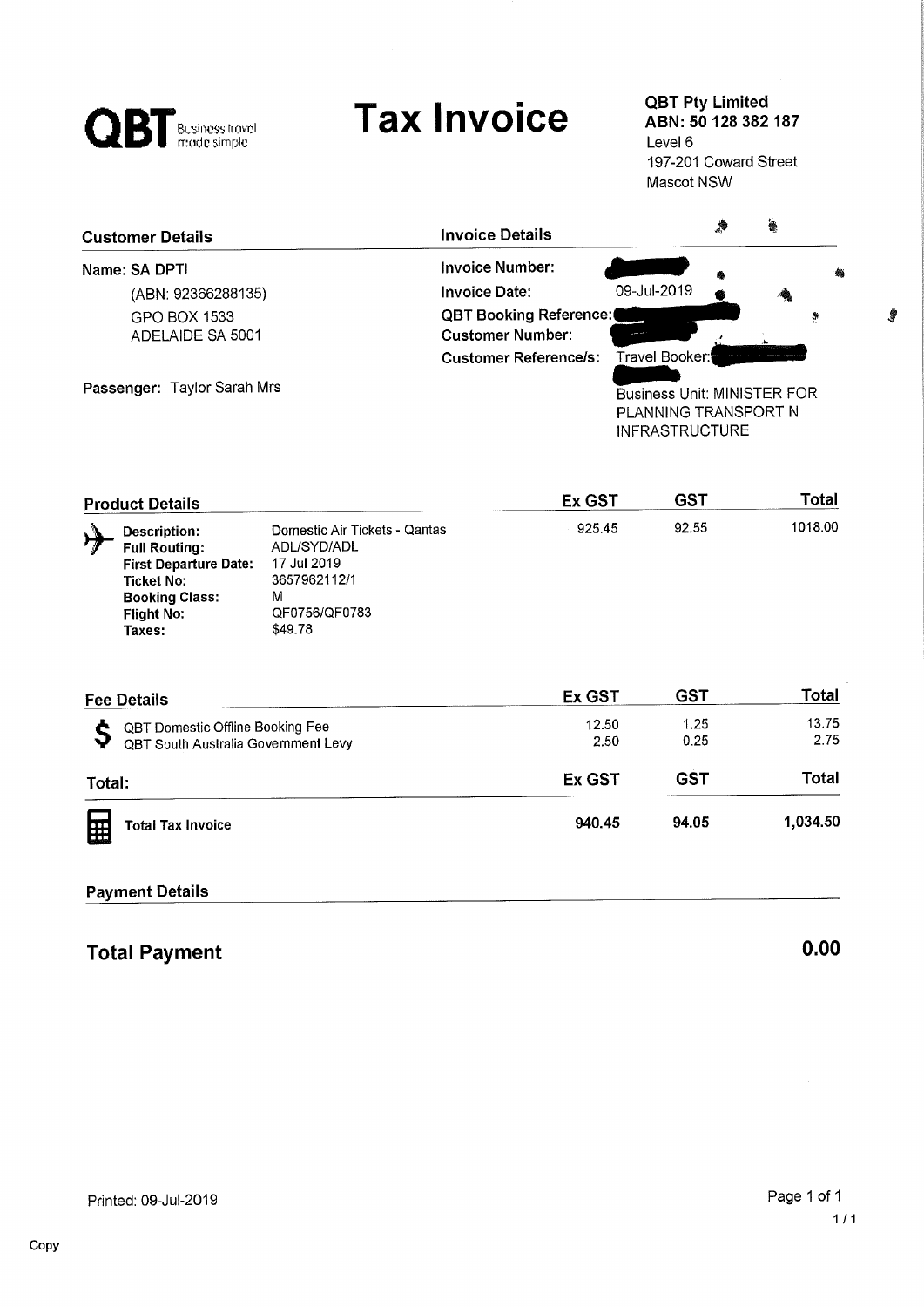# CABCHARGE<br>TAX INVOICE<br>NAB EFTPOS

 $\label{eq:2} \mathcal{L}^{\text{max}}_{\text{max}} \left( \frac{1}{\sqrt{2}} \sum_{i=1}^{N} \frac{1}{\sqrt{2}} \sum_{i=1}^{N} \frac{1}{\sqrt{2}} \sum_{i=1}^{N} \frac{1}{\sqrt{2}} \sum_{i=1}^{N} \frac{1}{\sqrt{2}} \sum_{i=1}^{N} \frac{1}{\sqrt{2}} \sum_{i=1}^{N} \frac{1}{\sqrt{2}} \sum_{i=1}^{N} \frac{1}{\sqrt{2}} \sum_{i=1}^{N} \frac{1}{\sqrt{2}} \sum_{i=1}^{N} \frac{1}{\sqrt{2}} \sum$ 

y.

| INDEPENDENT 132211<br>TAXI 930<br>MERCHANT ID:<br>TERMINAL ID:<br>CLIENT ID:<br>DRIVER ID:<br>DRIVER ABN: | SA AU | 26057141<br>V51653<br>5000<br>4136<br>46218576198      |
|-----------------------------------------------------------------------------------------------------------|-------|--------------------------------------------------------|
| PICK UP: ADELAIDE ARPRT<br>DEST:<br>############0042 (C)<br>eftpos SAV<br>AID<br>AUTH ID:                 |       | <b>KENSINGTON</b><br>SAV (C)<br>A00000038410<br>002006 |
| FARE<br>OTHER<br>EXTRAS                                                                                   |       | \$37.30<br>\$0.00<br>\$0.00                            |
| TOTAL FARE<br>INC. GST<br>SERVICE FEE<br>GST ON SRVCE FEE                                                 |       | \$37.30<br>\$1.87<br>\$0.19                            |
| TOTAL.                                                                                                    | AUD   | \$39.36                                                |

APPROVED 00 AUTH NO 002006

ARQC 68F780D854BC0EC6<br>V516 5307 1821 0720<br>8000008000 5F0602 A000

\*\*\* CUSTOMER RECEIPT \*\*\*<br>18/07/19 21:07 039484

والمتوافق والمحافظ والمتعلق والمهجور فللمعاقب والمتهوري

 $\Delta$ 

 $\sim$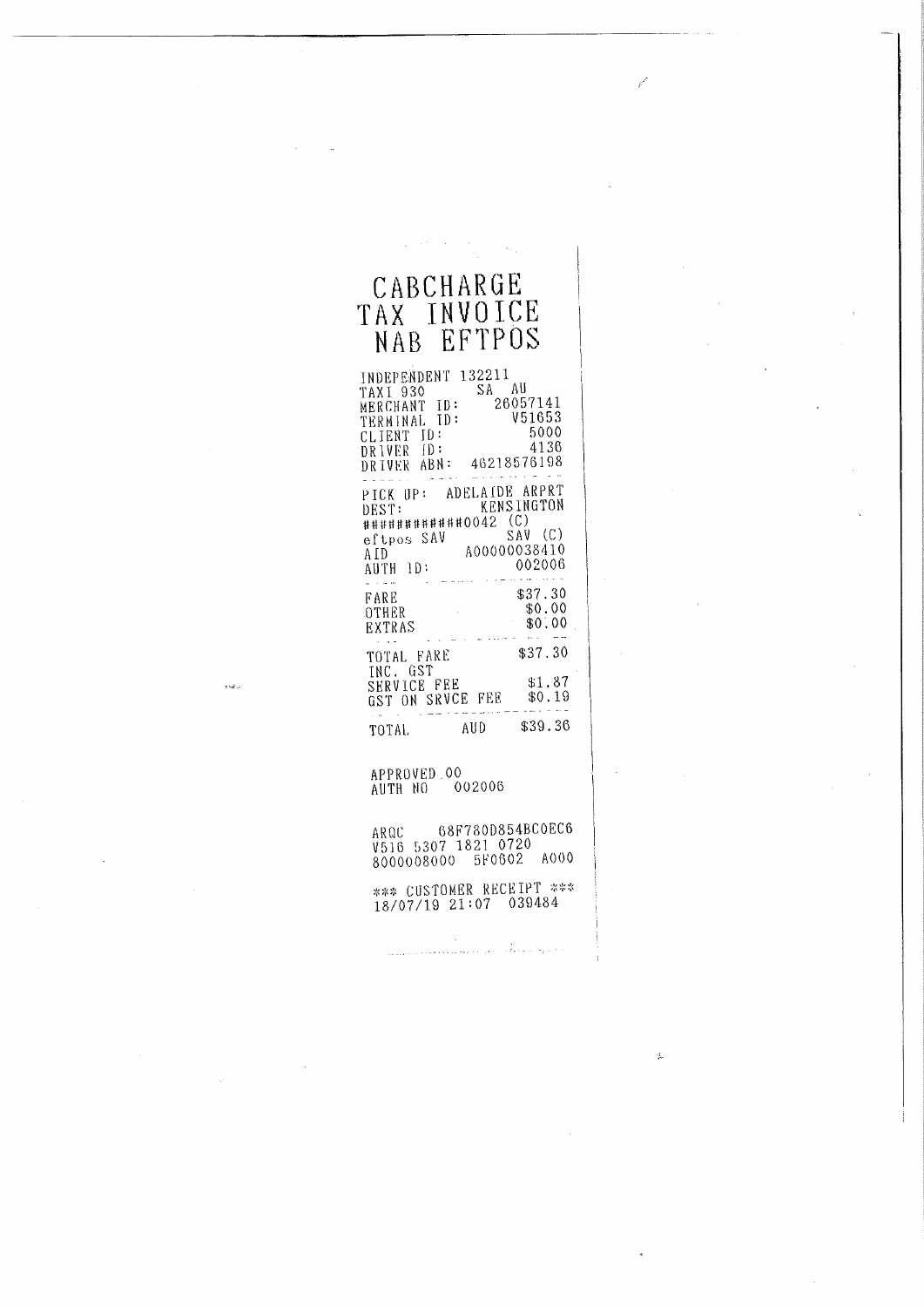| QBT<br>Business travel<br>mo <b>g</b> le simple | <b>Tax Invoice</b>                               | <b>QBT Pty Limited</b><br>ABN: 50 128 382 187<br>Level 6                            |
|-------------------------------------------------|--------------------------------------------------|-------------------------------------------------------------------------------------|
| 48、                                             | $\mathcal{V}=\mathcal{U}$<br>$\frac{1}{2}$<br>多も | 197-201 Coward Street<br>Mascot NSW 2020                                            |
| 惠<br><b>Customer Details</b>                    | <b>Invoice Details</b>                           |                                                                                     |
| Name: SA DPTI                                   | <b>Invoice Number:</b>                           |                                                                                     |
| (ABN: 92366288135)                              | <b>Invoice Date:</b>                             | 18-Oct-2019                                                                         |
| <b>GPO BOX 1533</b>                             | <b>QBT Booking Reference:</b>                    |                                                                                     |
| ADELAIDE SA 5001                                | <b>Customer Number:</b>                          | 00013610                                                                            |
|                                                 | <b>Customer Reference/s:</b>                     | Travel Booker                                                                       |
| <b>Passenger: Taylor Sarah Mrs</b>              |                                                  | <b>Business Unit: MINISTER FOR</b><br>PLANNING TRANSPORT N<br><b>INFRASTRUCTURE</b> |

|          | <b>Product Details</b>                                                      |                                                                                                   | <b>Ex GST</b> | <b>GST</b> | <b>Total</b> |
|----------|-----------------------------------------------------------------------------|---------------------------------------------------------------------------------------------------|---------------|------------|--------------|
| <b>O</b> | Description:<br>Check-In:<br>Check-out:<br>Location:<br><b>Issued Date:</b> | Hotel Domestic - Sheraton Grand Hyde Park<br>17 Jul 2019<br>18 Jul 2019<br>Sydney<br>09 Jul 2019  | 306.80        | 30.18      | 336.98       |
|          | <b>Total Price Includes:</b>                                                | Meal Charges \$44.00<br>Credit Card Surcharges \$4.98                                             |               |            |              |
|          |                                                                             | $\alpha_{\rm eff} \simeq 0.1$<br>$\Delta\neq\Delta$ , $\Delta\neq\Delta$<br>$\alpha_{\rm{max}}=2$ |               |            |              |
|          | <b>Fee Details</b>                                                          | $\mathcal{F}$                                                                                     | Ex GST        | <b>GST</b> | Total        |
| \$       | QBT Domestic Chargeback Processing Fee                                      |                                                                                                   | 10.00         | 1.00       | 11.00        |
| Total:   |                                                                             |                                                                                                   | Ex GST        | <b>GST</b> | Total        |
| BR       | <b>Total Tax Invoice</b>                                                    |                                                                                                   | 316.80        | 31.18      | 347.98       |

### Payment Details

# **Total Payment** 0.00